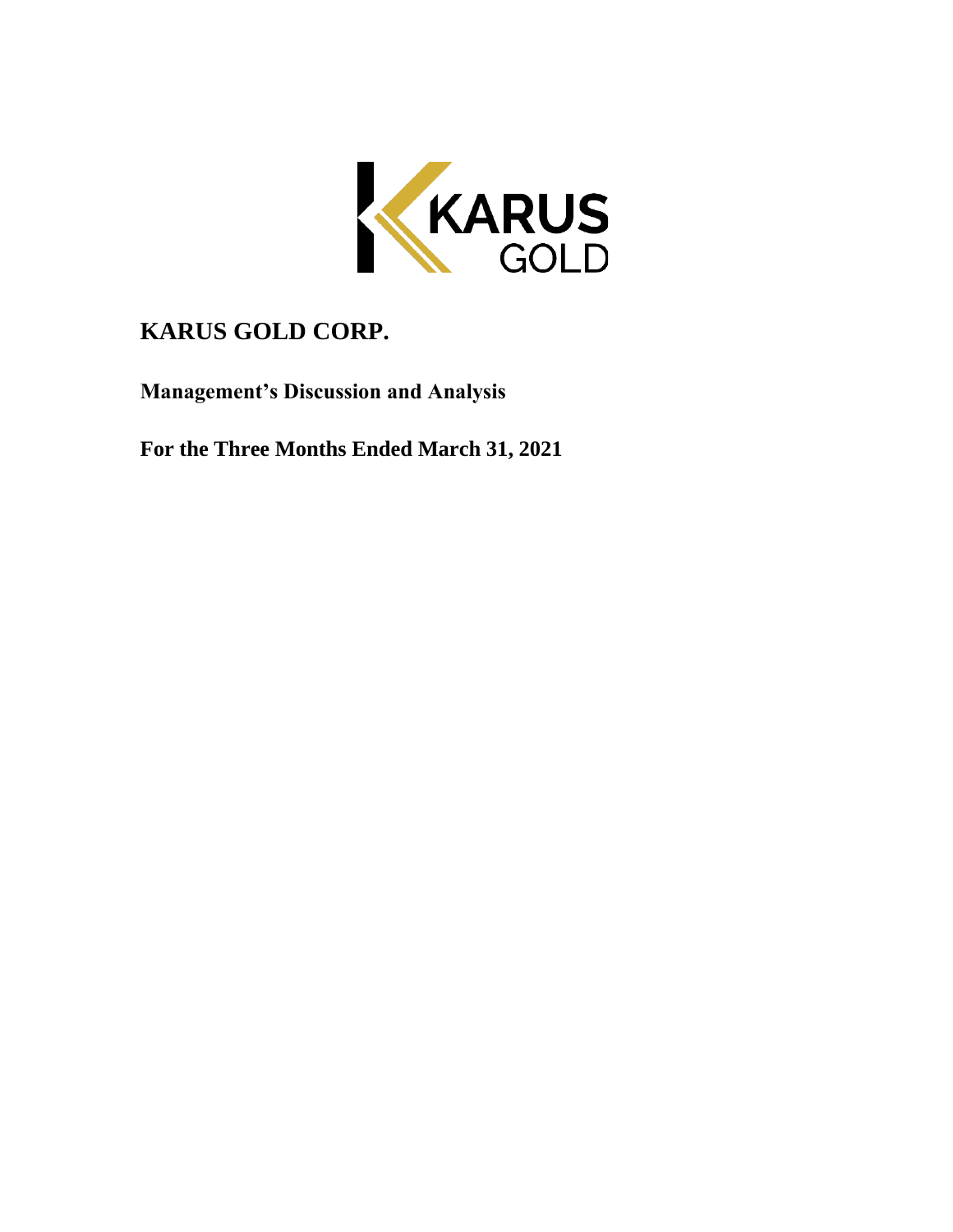The following Management's Discussion and Analysis ("MD&A"), prepared as of May 28, 2021, should be read together with the unaudited interim financial statements of Karus Gold Corp. ("Karus Gold" or the "Company") for the three month period ended March 31, 2021 prepared in accordance with International Financial Reporting Standards ("IFRS") applicable to the preparation of interim financial statements, including International Accounting Standard 34, Interim Financial Reporting and audited financial statements for the period from incorporation on November 30, 2020 to December 31, 2020, and related notes thereto, which are prepared in accordance with IFRS. All amounts are stated in Canadian dollars unless otherwise indicated.

This MD&A contains "forward-looking statements" and "forward-looking information" within the meaning of applicable Canadian securities laws. See the section in this MD&A titled "Cautionary Language regarding Forward-Looking Information" for further details.

# **Corporate Summary - Nature of Operations**

Karus Gold, recently spun out of KORE Mining Ltd., controls a dominant 1,000 square kilometers of claims in its South Cariboo Gold property of British Columbia. The claims host 110 km of structural trend that is highly prospective for gold deposits. Karus Gold has multiple projects in the South Cariboo Gold property, including the FG Gold and Gold Creek gold projects. Much of the area is under-explored and wide open for additional discoveries. The Cariboo region is a prolific gold region and is accessible with local power, a well-developed road network and skilled local labour. The Company is supported by insiders and management owning 32% and by strategic investor, Eric Sprott, who owns 27% of Karus Gold as at March 31, 2021. Karus Gold's two key exploration stage projects included in its South Cariboo holdings are:

- 1) FG Gold Cariboo Region British Columbia a sediment hosted orogenic gold system with gold mineralization identified for over 3.5 km along strike to an average depth of less than 100 metres below surface. Karus Gold is drilling to better define structural controls of higher-grade gold mineralization and to expand the footprint of gold mineralization along both strike and at depth below historical areas of drilling.
- 2) Gold Creek Cariboo Region British Columbia early-stage orogenic gold discovery on a large contiguous claim block near the Spanish Mountain gold project and the Mount Polley copper-gold mine. Karus Gold plans to follow-up the discovery with further exploration.

The Company's head office is located at 960 – 1055 West Hastings Street, Vancouver, BC V6E 2E9.

# **2021 Q1 Highlights**

During the three months ended March 31, 2021, the Company accomplished the following:

- Completed its spinout from KORE Mining Ltd, creating a standalone BC focused gold exploration company
- Completed a rights offering, raising \$3,983,434 through the issuance of 26,556,228 shares. The rights offering was heavily oversubscribed where Karus shareholders subscribed for a total 21,263,385 shares under the basic subscription privilege and an additional 24,365,942 shares were subscribed under the overallotment provision resulting in a total of 172% of rights subscribed; only 5,292,843 shares were available for overallotment and allocated on a pro-rata basis.
- Granted 4,320,000 options with an exercise price of \$0.25 and term of five years and 2,605,000 restricted share units ("RSUs") to directors, officers, employees and consultants.

Subsequent to the end of the quarter, Karus Gold announced additional drill assay results from the KORE 2020 program at the FG Gold and Gold Creek projects.

# **2021 Outlook**

The Company's focus for 2021 is investing in significant exploration of its South Cariboo Gold property including drilling at both FG Gold and Gold Creek in the summer of 2021. In addition to the exploration at these projects, the Company may evaluate other prospects worthy of exploration and development. The ability of the Company to do so is contingent upon its ongoing ability to raise the capital necessary to advance such prospects.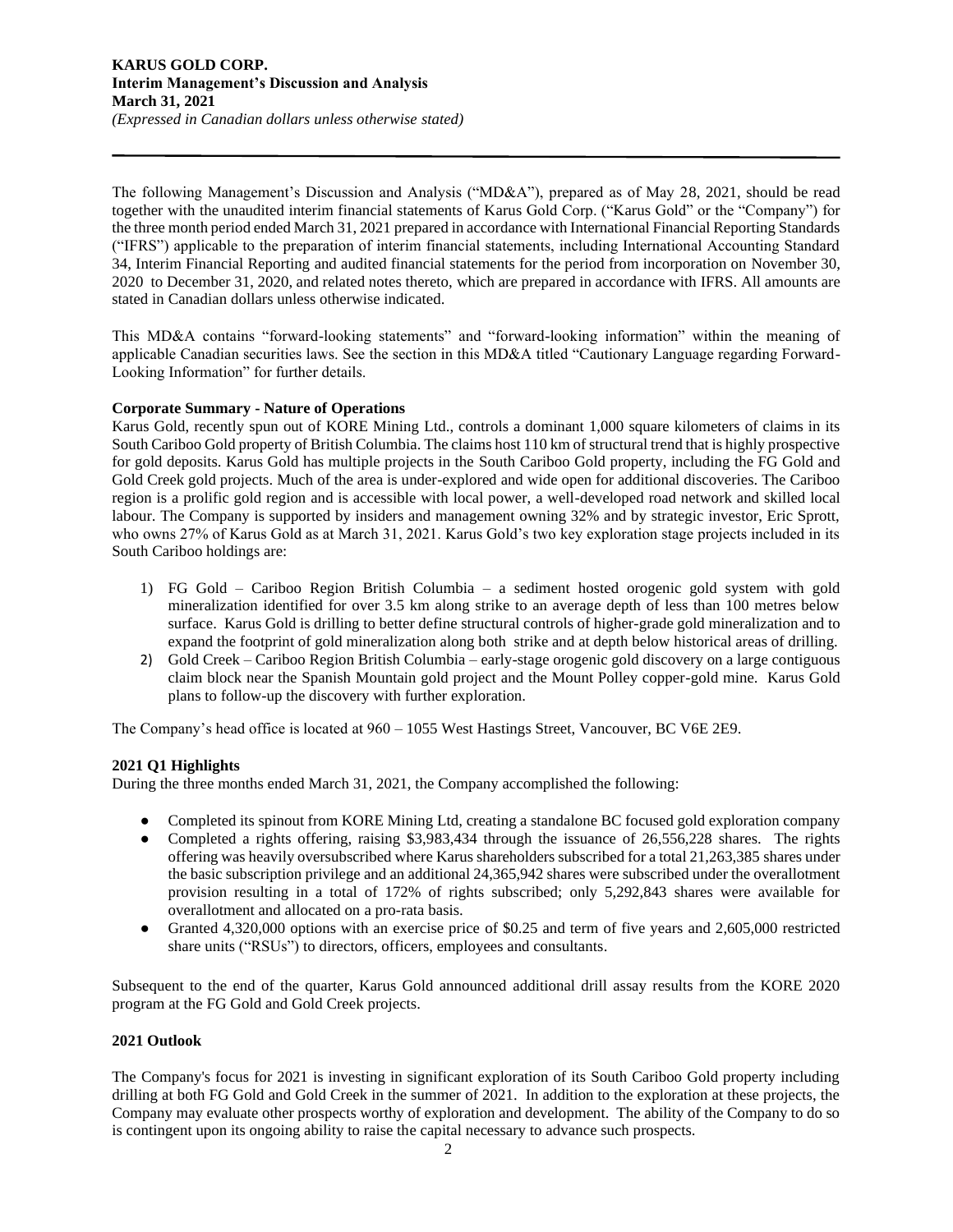In March 2020 the World Health Organization declared coronavirus COVID-19 a global pandemic. This contagious disease outbreak, which has continued to spread, and any related adverse public health developments, has adversely affected workforces, economies, and financial markets globally, potentially leading to an economic downturn. It is not possible for the Company to predict the duration or magnitude of the adverse results of the outbreak and its effects on the Company's future business or ability to raise funds, however there has been no significant impact on the Company to date.

# *Andrew Kaip, P.Geo., is the Company's designated Qualified Person for this MD&A within the meaning of National Instrument 43-101 and has reviewed and approved the technical information described herein.*

# *Project Summaries*

# *FG Gold Project, British Columbia, Canada*

#### *Project Overview*

The 100% owned FG Gold property ("FG Project") contains a sediment hosted orogenic gold and early stage goldcopper porphyry projects located in the Cariboo region of British Columbia, approximately 100 km east of Williams Lake. The FG Project is located at the headwaters of the Horsefly River, 50 kms east of Horsefly, B.C. and consists of 35 contiguous claims (13,008 ha). As of the date of this MD&A, the FG Project is part of the district scale claim block 100% owned by Karus Gold, the South Cariboo Gold property.

The FG Project is at low elevation and accessible by forestry roads. The FG Project contains a sediment hosted orogenic gold prospect on the northeast limb of the Eureka syncline. The syncline is >20km and defined by gold in soils and geophysics with the southwest limb and hinge zone being largely underexplored. The Project has only been shallowly drilled where gold mineralization is proximal to surface. Past drilling averages only 93m deep into a moderately dipping sedimentary host rock. Mineralization is open at depth and along almost the entire syncline.

Historic drilling targeted stratigraphic controls of gold mineralization and only tested a very small portion of the prospective host rock. Drilling was largely done by a combination of reverse circulation ("RC") and diamond drilling using generally small diameter core. The previous work largely focused on discovering and developing a low-grade, bulk-disseminated gold potential. Recent drilling suggests that mineralized corridors or chutes of higher grade gold persist into largely untested portions of the host stratigraphy.

The FG Project also hosts copper-gold porphyry-style mineralization at the Nova Zone, discovered by KORE in 2018.

As part of the FG Project land holdings, the Company is subject to certain mineral property agreements, including certain option agreements to acquire nearby and contiguous properties. The option agreements collectively have annual payments of \$87,500 payable in 2021 up to \$150,000 in 2025, for total payments of \$625,000. In addition, one option agreement provides for the issuance of shares with a fair market value at the time of issuance of \$25,000 in 2021 increasing to \$160,000 in 2025, for total share consideration of \$410,000 and one option agreement also requires annual expenditures of \$35,000 in 2021 and an additional \$40,000 in 2022. These option agreements also impose a 1%-2% NSR, of which a portion can be repurchased in certain cases, and one agreement requires a bonus payment of \$1.50 per ounce identified as inferred, indicated or measured in a 43-101 report on the specific claims in the agreement.

# *2020 Drill Program*

An initial drill program in early 2020 undertaken by KORE was designed to define and delineate structural controls on existing higher-grade gold mineralization and target new discoveries at depth and on-strike. Eight (8) core drill holes for a total of 1,583 metres were completed. Assays for all eight holes were disclosed in three news releases with the following highlights:

- Lower Zone discovered below known mineralization
	- o 10 metres of 3.9 g/t gold starting at 237 metres in FG-20-369 including: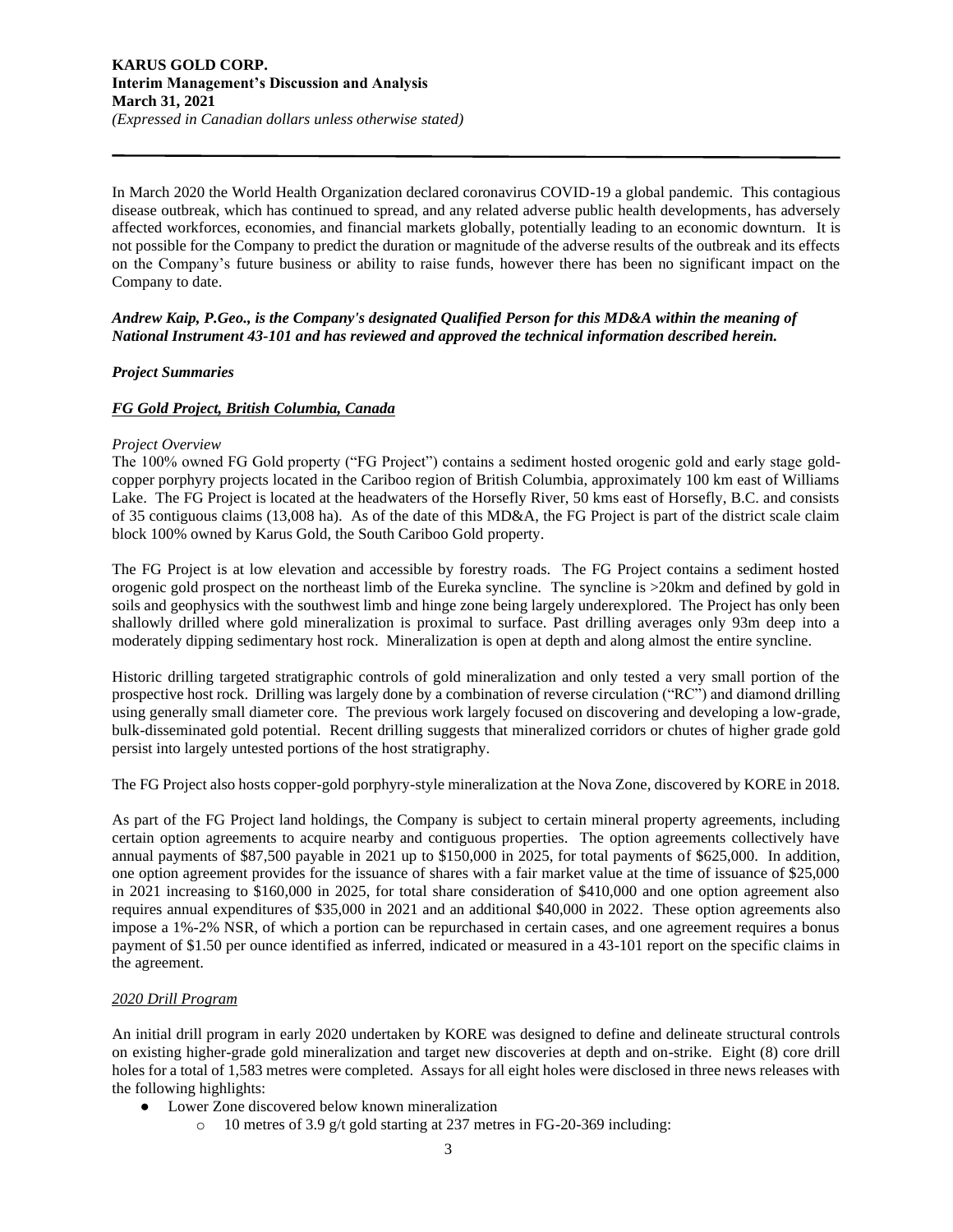- 1.0 metre of 33.9 g/t at 239.0 metres
- o 10 metres of 0.8 g/t at 185 metres in same zone in FG-20-368
- $\degree$  52.5 metres of 1.1 g/t gold at 122.5 metres in FG-20-375
	- FG-20-375 terminated in mineralization at 2.6 g/t gold and remains open at depth
- o New Lower Zone thickness remains open
- Upper Zone (current mineralization) upgrading and structural drilling highlights:
	- o 76.5 metres of 1.1 g/t gold starting at 5.5 metres in FG-20-368
	- o 32.0 metres of 3.0 g/t gold starting at 22.0 metres in FG-20-369
	- o 51.0 metres of 1.6 g/t gold at 19.0 metres downhole in FG-20-370
	- o 98.0 metres of 1.0 g/t gold at 24.0 metres downhole in FG-20-372
	- o 11.0 metres of 10.0 g/t gold at 44.0 metres downhole in FG-20-373
- Large diameter, oriented core and metallic screen assays show improved grade consistency relative to past drilling.
- Silver assays, rarely assayed for historically, as high as 116 g/t over 1 metre in metallic screens indicate some silver potential

KORE subsequently completed a second phase of drilling in 2020, totaling 5,829 metres in 15 holes. Hole FG-20- 377 generated a major 215 metre step-out downdip from the Lower Zone discovery hole FG-20-369 and an extension to the Upper Zone mineralization. Results included the following highlights:

- 31.3 metres of 3.2 g/t gold at 369 metres downhole including:
- 14.3 metres of 6.4 g/t gold at 386 metres downhole including:
- $\bullet$  1.0 metres of 61.2 g/t gold at 387 metres downhole
- 5.8 metres of 4.2 g/t gold at 394 metres downhole

On April 22, 2021, Karus Gold released additional drill assay results from the KORE 2020 program which are tabulated below. Highlights include:

- FG-20-376, 100 m from the discovery hole FG-20-377 (14.3m of 6.4 g/t gold) returned 20.9m of 2.9 g/t gold, confirming the continuity of gold mineralization within the Lower Zone discovery and includes:
	- o 12.4 m of 4.3 g/t gold at 239.4 m downhole, including
	- o 1.0 m of 38.0 g/t gold at 240.3 m downhole
- FG-20-378 returning 62.3m of 1.7 g/t gold confirms higher grades than those previously reported in FG-20- 368 including
	- o 6.6 m of 9.7g/t gold at 195.9 m.

Results from holes FG-20-376, and holes FG-20-378 to FG-20-381 suggest the Lower Zone now hosts a mineralized footprint of approximately 650 m of strike and over 300 m down dip of historical drilling, while the remaining holes to be released over a 1.8 km strike could substantially increase this mineralized footprint of the FG Gold project. Mineralization remains open at depth and along almost the entire 20-kilometre trend representing a district scale exploration opportunity for further discovery

| <b>Drill Hole</b> | Zone  | From  | To    | Length $1,2$ | Gold Grade <sup>3</sup> |
|-------------------|-------|-------|-------|--------------|-------------------------|
|                   |       | (m)   | (m)   |              | (g/t)                   |
| $FG-20-376$       | Lower | 239.4 | 287.3 | 47.9         | 1.6                     |
| incl.             |       | 239.4 | 260.3 | 20.9         | 2.9                     |
| incl.             |       | 239.4 | 251.8 | 12.4         | 4.3                     |
| $FG-20-378$       | Upper | 174.1 | 177.0 | 2.9          | 7.7                     |
| and               | Upper | 195.9 | 258.3 | 62.3         | 1.7                     |
| incl.             |       | 195.9 | 202.5 | 6.6          | 9.7                     |
| incl.             |       | 214.0 | 224.6 | 10.6         | 1.8                     |

# **Table of drill results**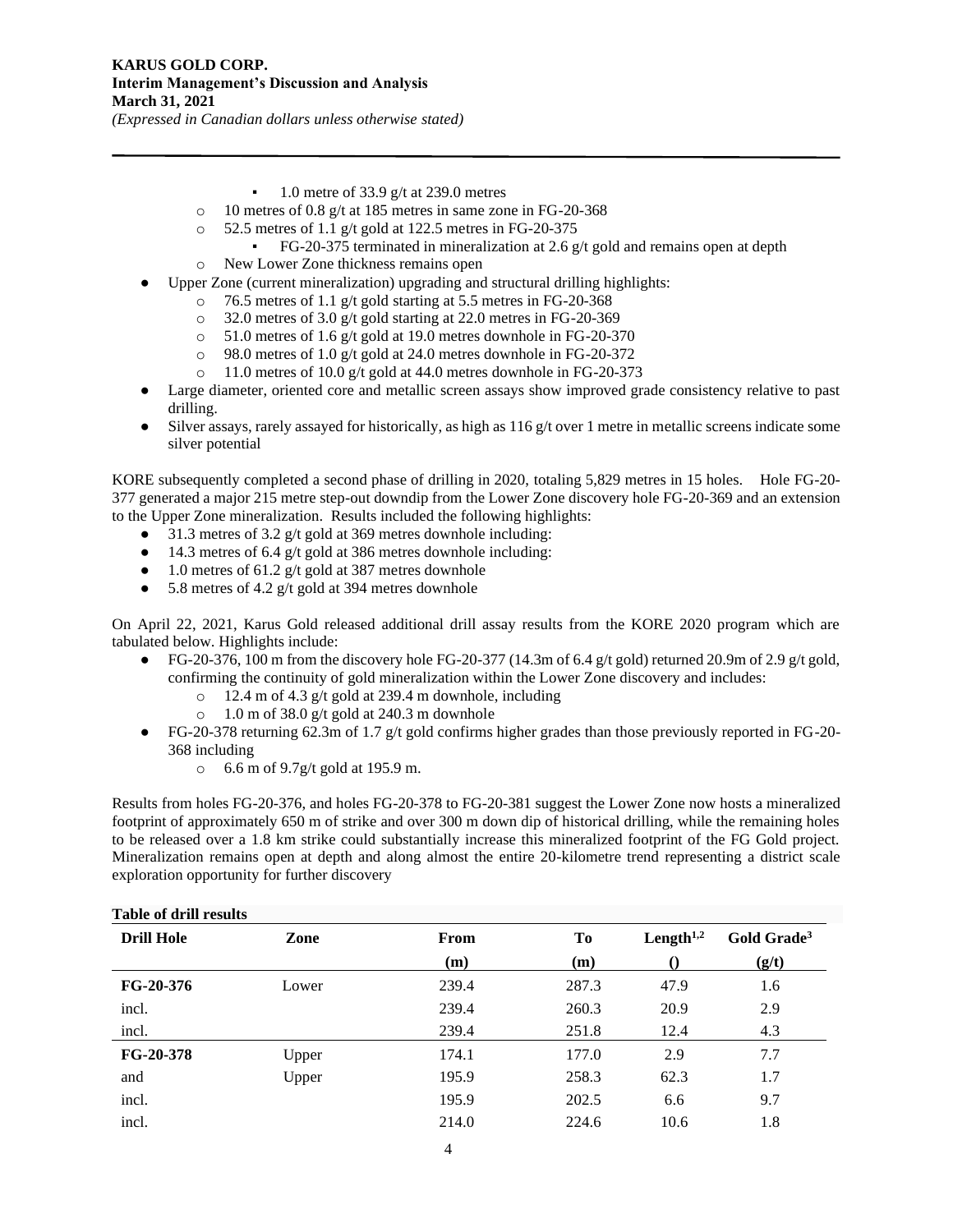# **KARUS GOLD CORP. Interim Management's Discussion and Analysis March 31, 2021**

*(Expressed in Canadian dollars unless otherwise stated)*

|                        |       | 236.4 | 250.3 | 13.9 | 1.0 |
|------------------------|-------|-------|-------|------|-----|
| FG-20-379              | Upper | 286.0 | 297.5 | 11.5 | 2.4 |
| and                    | Lower | 430.1 | 480.5 | 50.5 | 0.8 |
| Inc.                   |       | 432.0 | 449.0 | 17.0 | 1.7 |
| Inc.                   |       | 445.0 | 448.0 | 3.0  | 5.8 |
| FG-20-380              | Lower | 346.7 | 396.5 | 49.9 | 1.1 |
| Inc.                   |       | 349.5 | 378.5 | 29.0 | 1.5 |
| Inc.                   |       | 363.0 | 378.5 | 15.5 | 1.9 |
| FG-20-381 <sup>4</sup> | Upper | 272.5 | 287.1 | 14.6 | 0.6 |
|                        | Lower | 333.0 | 357.0 | 24.0 | 1.1 |
| Inc.                   |       | 344.0 | 351.0 | 7.0  | 3.1 |

1. Karus Gold has not been able to determine true width yet due to complexity of the vein structures within the mineralized zones. The 2020 drill program was designed to better understand the geometry and how the mineralized zones are related. The orientation of individual quartz veins within the mineralized zones are quite variable. Reported widths are drill indicated core length and not true width, for the reasons above. Average grades are calculated with un-capped gold assays, as insufficient drilling has been completed to determine capping levels for higher grade gold intercepts.

2. Drilling data on the Lower Zone is currently limited and the true thickness and orientation of the zone is not firmly known. However, based on current data, it is estimated that intercept represents ~50%-65% of the true thickness of the zone.

3. Composites are calculated using a 0.3 g/t Au cutoff, incorporating no more than 7m downhole dilution. Higher grade composite sections are calculated using a 1 g/t and 3g/t cutoff incorporating no more than 5 m downhole dilution. Where screen metallic data is present, it is used preferentially for composites over Fire Assay data as it is more representative of the true sample value due to the increased sample volume processed and the multiple gold size fractions analyzed.

4. Pending screen analysis.

The FG Project also contains highly prospective gold-copper porphyry targets within an intrusion called the Nova Zone. The Nova Zone, potentially 3.5 km by 1 km, was discovered in 2018 through compilation of historic soil geochemistry, and airborne geophysical studies. 2018 drilling demonstrated semi-massive and massive copper and iron sulphides and intersected (hole DDH-18-002) over 32 meters of 0.52% copper equivalent, including 8.65 meters of 1.1% copper equivalent.<sup>1</sup> Gold grades as high as 5.70 g/t, copper grades as high as 1.01%, and silver grades as high as 4.98 g/t were encountered in drill core.

# *Gold Creek Project, British Columbia, Canada*

The 100% owned Gold Creek project ("Gold Creek") is located 2 km NE of the town of Likely in the Cariboo - the heart of British Columbia's historic "Gold Rush" district. Gold Creek consists of 34 claims totaling 9,673 ha and approximately 8 km to the NW of the Spanish Mountain deposit. Access is from Likely by an all-weather gravel road. The site has well developed infrastructure and is just 70km NE of Williams Lake, a major regional centre serviced by an airport and railway.

There is a 1% net smelter royalty on the property to a prior owner. The Company may purchase one-half of the royalty for \$1,000,000.

Compilation of historical drilling, soil sampling, and geophysics were completed by KORE in 2018. The Company determined that gold mineralization is closely correlated with elevated arsenic and contained within a greywacke rock unit. Higher-grade gold intercepts in drill holes within the projects "Camp Zone" show similarities to the high-grade zone of the nearby Spanish Mountain Gold Deposit (TSX Venture: SPA) whose highest grades occur at the contact between the greywacke and argillites, similar to mineralization at Gold Creek.

<sup>&</sup>lt;sup>1</sup> Cu equivalent calculated using metals prices at April 29, 2019: USD\$1,278/oz Au, US\$14.77/oz Ag, US\$2.90/lb Cu.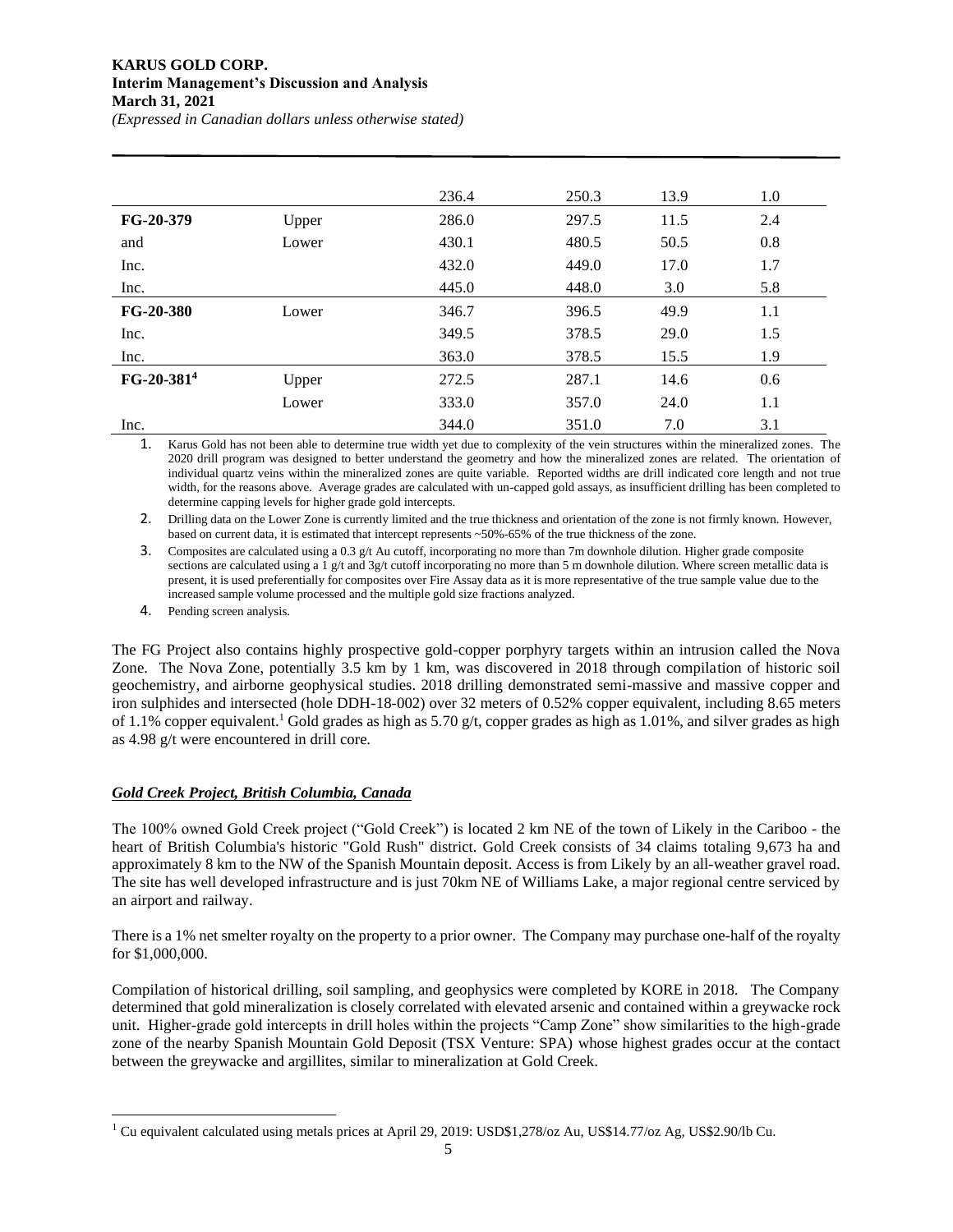Karus does not consider the geology, resources or potential economics of the Spanish Mountain deposit as indicative of mineralization or the economics of any such mineralization at Gold Creek.

Historic drilling at the Camp Zone, based on gold in soils anomalies, from 2011 and 2017 confirmed large widths of mineralization in the silicified greywacke from surface with multiple higher-grade vein intercepts within a lowergrade halo. Intercepts included 1.5m of 13.4 g/t (GC11-27 10.7m to 12.2m), 9m of 5.5g/t (GC17-34 16.0m to 25.0m), including 1.5m of 18.0g/t, and 84.65m of 1.0g/t (GC17-35 85.85m to 170.50m).

On May 6, 2021, Karus Gold released additional drill assay results from the KORE 2020 program which are tabulated below. In total, KORE Mining drilled five holes totaling 1,530 m. Drill holes GC-20-42 to 44 tested 400 m of strike potential south east of previous drilling. All three holes intersected anomalous gold mineralization, including:

- 11.8 m of 0.63 g/t gold beginning at 153 m down hole in GC-20-42
- 24.9 m of 0.44 g/t gold beginning at 151.7 m down hole in GC-20-43

Drill holes GC-20-40 and 41 were drilled outside of the Camp Creek trend and intersected anomalous silver-base metal mineralization.

#### **Exploration & Evaluation Expenses**

Following is a summary of exploration and evaluation expenses for the South Cariboo Project for the three months ended March 31, 2021:

|                                   | For the three months<br>ended<br>March 31, 2021 |
|-----------------------------------|-------------------------------------------------|
| Assays and analysis               | \$<br>207,967                                   |
| Community engagement              | 6,383                                           |
| Drill program                     | 4,953                                           |
| Engineering and development       | 6,678                                           |
| Geophysics and ground prospecting | 1,608                                           |
| Project general & admin           | 3,916                                           |
| Project staff & contractors       | 68,125                                          |
| Travel, logistics & camp costs    | 8,358                                           |
|                                   | \$<br>307,988                                   |

#### **Results of Operations**

For the three months ended March 31, 2021

During the three months ended March 31, 2021, the Company's net loss was \$594,899 and there are no comparatives as the Company's operations effectively started on completion of its spinout from KORE Mining Ltd on January 25, 2021. The significant components of the Company's loss include exploration and evaluation costs of \$307,988, professional fees of \$89,082 incurred in connection with the Company's commencement of operations and preparation for TSXV listing, marketing, advisory and investor relations fee of \$46,726 and non-cash costs of \$65,899 for sharebased payments in connection with options and RSUs vesting in the period.

The Company commenced operations in the current quarter as a result of the completion of the spinout from KORE Mining Ltd. Accordingly, there is no historical quarterly or annual information to present.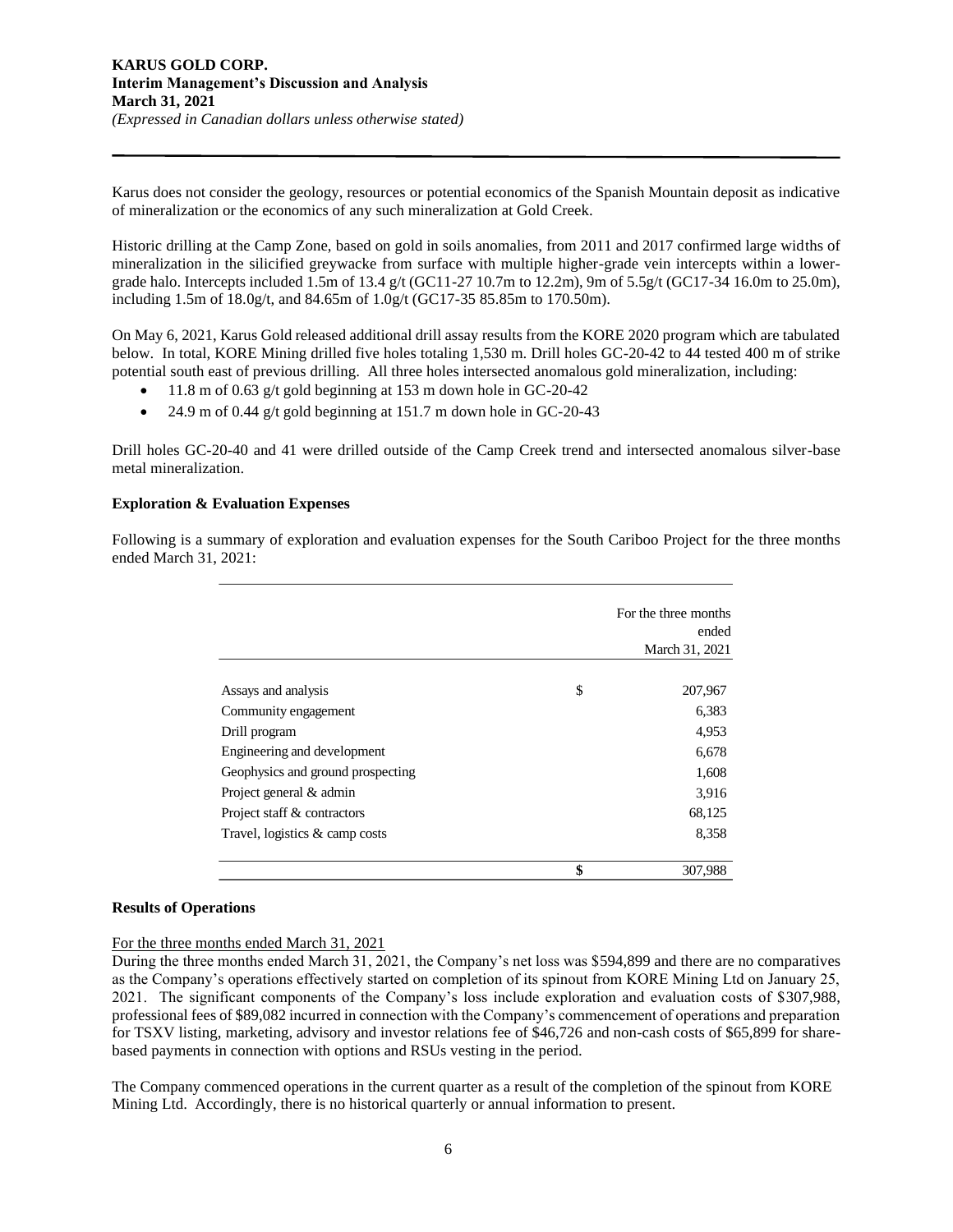#### **KARUS GOLD CORP. Interim Management's Discussion and Analysis March 31, 2021** *(Expressed in Canadian dollars unless otherwise stated)*

# *KORE Spinout*

The Company entered into an Arrangement Agreement dated December 16, 2020 ("Arrangement Agreement") with KORE whereby KORE, pursuant to a Plan of Arrangement, agreed to spin-out the Company, which was a wholly owned subsidiary as of December 31, 2020. KORE re-organized such that all of its Canadian mineral property interests ("Spin-off Exploration Assets") were transferred to the Company and, upon receipt of KORE shareholder approval in January 2021, distributed 53,112,455 shares of the Company to the shareholders of KORE as a return of capital by way of a plan of arrangement. The Company also issued 1,750,000 warrants to KORE warrant holders with an exercise price of \$0.75 until July 2022. In connection with the spinout, the Company issued a 1% NSR to KORE and received a \$500,000 loan (bearing interest at 8%), which it fully repaid with proceeds from the rights offering. See Note 4 of the condensed interim financial statements for the three months ended March 31, 2021 for more information.

In connection with the spinout and KORE shareholder approval, the Company adopted a rolling stock option plan ("Option Plan") for directors, officers, employees and consultants where the Company may reserve a maximum of 10% of the issued and outstanding listed common shares, with the exercise price to be determined on the date of issuance of the options. The term of options granted under the plan may not exceed five years and such options vest at terms to be determined by the board of directors at the time of the grant. The Company also adopted an omnibus plan ("Omnibus Plan"), which is a fixed plan that reserves for issuance a maximum of 5,303,746 common shares as equity-based compensation awards. Together with the 10% rolling stock option plan, only a maximum of 10% of instruments under the Omnibus Plan and Option Plan may be granted to insiders. Awards under the plan may be granted in a form as designated by the Board, including restricted share units, deferred share units and other performance based instruments.

#### **Liquidity, Capital Resources and Going Concern**

The financial statements have been prepared on a going concern basis which assumes that the Company will be able to realize its assets and discharge its liabilities in the normal course of business for the foreseeable future.

The properties in which the Company currently has an interest are in the exploration stage and have no revenueproducing operations. Accordingly, the Company is dependent on external financing, including the proceeds of future equity issuances or debt financing, to fund its activities. However, there can be no assurance that the Company will be able to obtain adequate financing in the future or that the terms of such financing will be favourable. If adequate financing is not available when required, the Company may be required to delay, scale back or eliminate various programs and may be unable to continue operations. The Company will seek such additional financing through debt or equity offerings, but there can be no assurance that such financing will be available on terms acceptable to the Company or at all.

As at March 31, 2021, the Company had a cash balance of \$3,848,303 and working capital of \$3,548,900 with current liabilities of \$340,395. The Company has incurred losses since inception and does not generate any cash inflows from operations.

#### *Cash Used In Operating Activities*

Net cash used in operating activities during the three months ended March 31, 2021 was \$252,876. Cash used in operating activities primarily related to operations during the period, including exploration and evaluation expenses, professional fees, management fees and marketing costs, as well as incurring liabilities in connection with these operations.

#### *Cash Provided by Financing Activities*

Net cash provided by financing activities during the three months ended March 31, 2021 was \$4,508,420. Cash provided by financing activities primarily related to the Company's rights offering for gross proceeds of \$3,983,434, as well as its private placement for \$575,000 offset by costs incurred to complete these activities.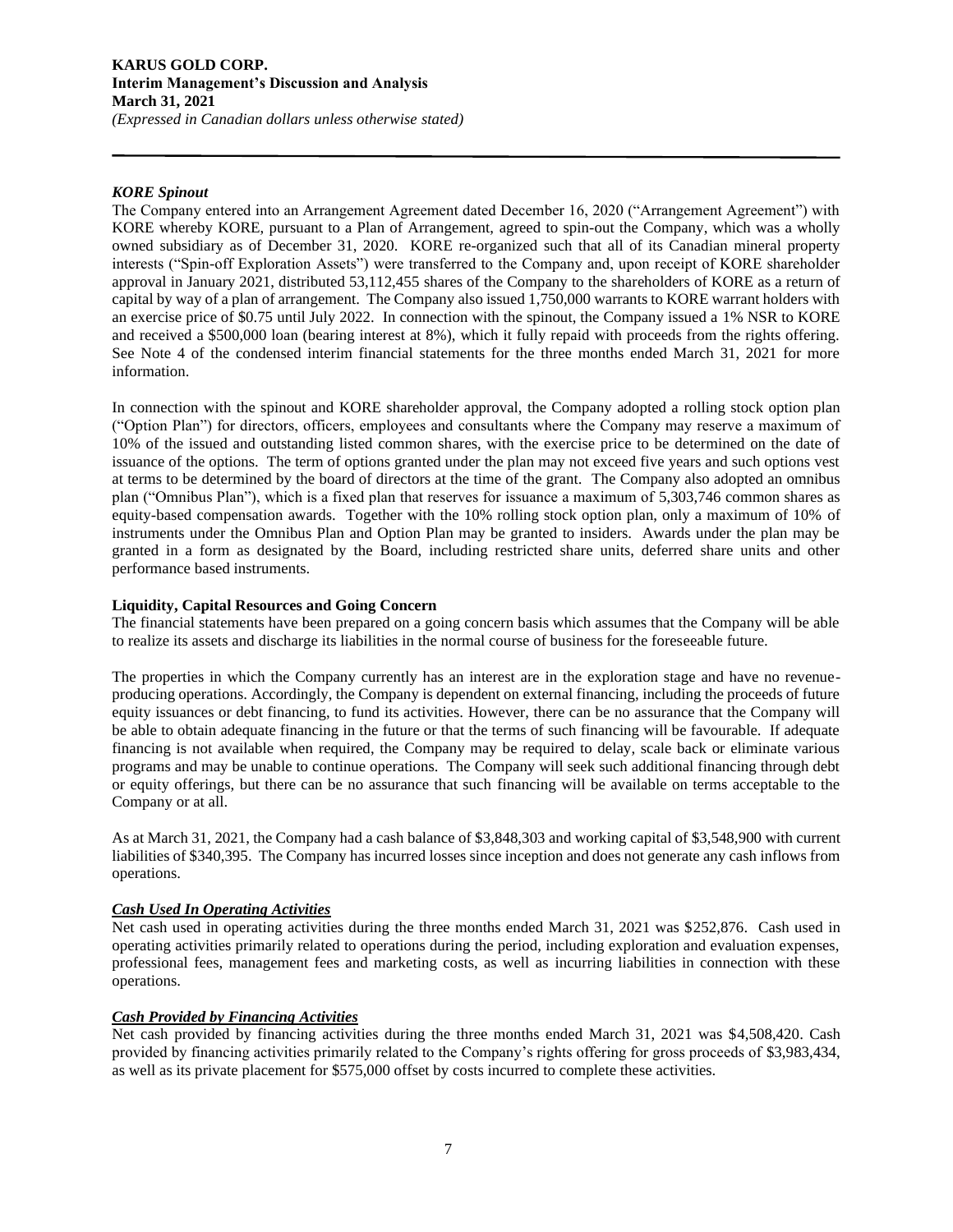# *Cash Used in Investing Activities*

Net cash used in investing activities during the three months ended March 31, 2021 was \$407,242, which consists of the transaction costs incurred in the Spinout which were ultimately allocated to the exploration and evaluation assets acquired.

# **Outstanding Share Data**

The Company's authorized share capital consists of an unlimited number of common shares without par value. At March 31, 2021, there were 81,968,684 shares issued and outstanding.

As of the date of this MD&A, the following shares, warrants and options were outstanding:

|                                      | Number of<br><b>Shares/Options/</b><br>Warrants | <b>Exercise price</b> | <b>Expiry date</b>     |
|--------------------------------------|-------------------------------------------------|-----------------------|------------------------|
| <b>Issued and Outstanding Shares</b> | 81,968,684                                      |                       |                        |
| Warrants                             | 1,500,000                                       | \$0.75                | $22$ -Jul-20           |
| Warrants                             | 250,000                                         | \$0.75                | $27 - \text{Jul} - 20$ |
| <b>Stock Options</b>                 | 4,320,000                                       | \$0.25                | $07-Mar-26$            |
| <b>Restricted Share Units</b>        | 2,605,000                                       |                       |                        |
| Fully Diluted at May 28, 2021        | 90,643,684                                      |                       |                        |

#### **Financial Instruments and Risk Management**

#### **Financial Risk Management**

The main objectives of the Company's risk management processes are to ensure that risks are properly identified and that the capital base is adequate in relation to those risks. The principal risks to which the Company is exposed are described below.

#### **a.** Credit Risk

Credit risk is the risk of potential loss to the Company if a counterparty to a financial instrument fails to meet its contractual obligations. The Company's credit risk is primarily attributable to its cash.

The Company has assessed its exposure to credit risk on its cash and has determined that such risk is minimal. The majority of the Company's cash is held with reputable financial institutions in Canada.

# **b.** Liquidity Risk

Liquidity risk is the risk that the Company is not able to meet its financial obligations as they fall due. As at March 31, 2021, the Company had working capital of \$3,548,900 and it does not have any long term monetary liabilities. The Company will seek additional financing through debt or equity offerings, but there can be no assurance that such financing will be available on terms acceptable to the Company or at all. The Company's approach to managing liquidity risk is to endeavor to ensure that it will have sufficient liquidity to meet liabilities when they fall due. As at March 31, 2021, the Company had cash of \$3,843,303 to settle current liabilities of \$340,395. The Company's financial liabilities as at March 31, 2021 have contractual maturities of 30 days or are due on demand and are subject to normal trade terms.

# **c.** Interest Rate Risk

Interest rate risk is the risk arising from the effect of changes in prevailing interest rates on the Company's financial instruments. The Company holds its cash and cash equivalents on which it earns variable rates of interest, and may therefore be subject to a certain amount of risk, though this risk is considered by management to be immaterial.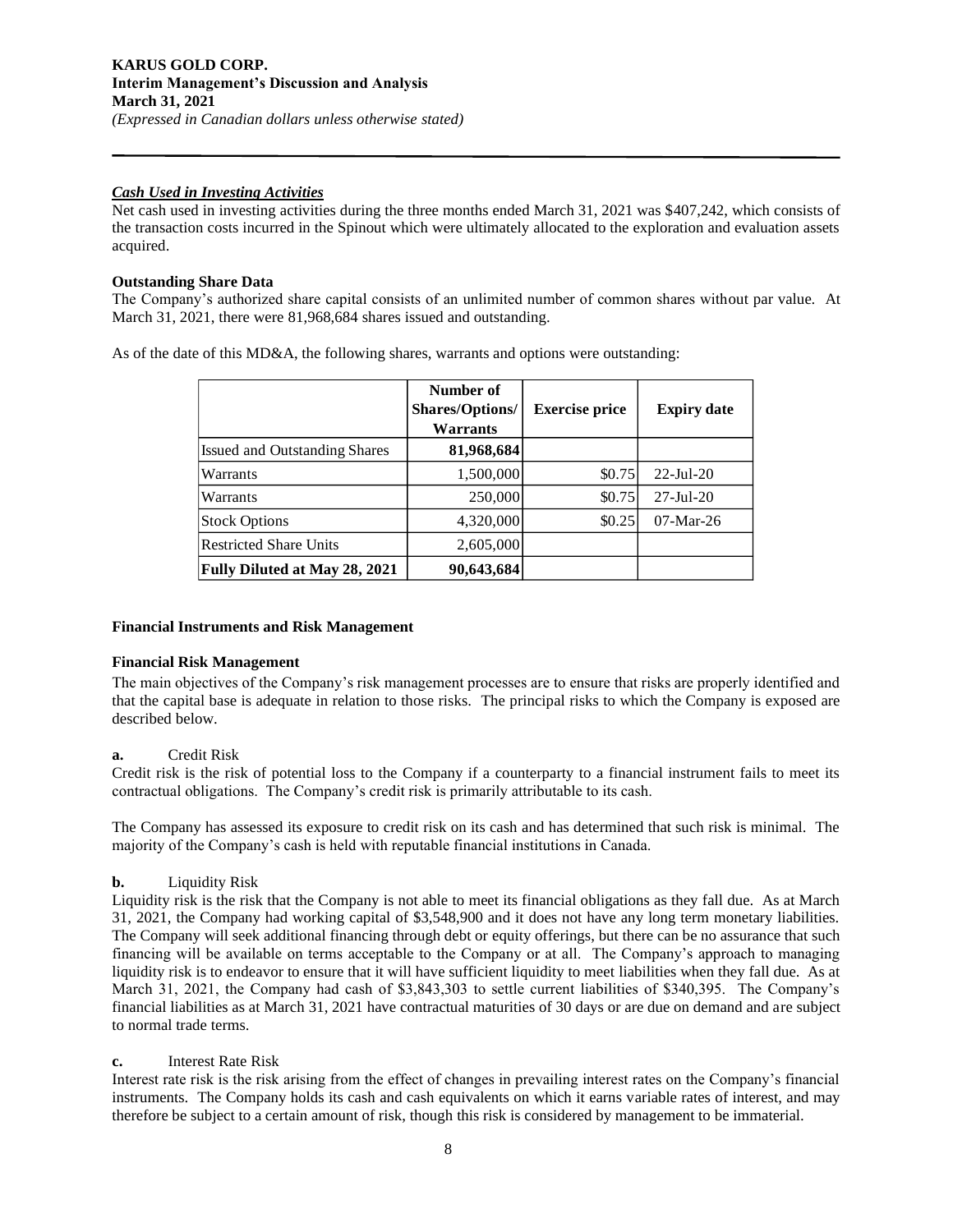# **d.** Foreign Currency Risk

Foreign currency risk is the risk that the fair value of, or future cash flows from, the Company's financial instruments will fluctuate because of changes in foreign exchange rates. The Company maintains its cash reserves primarily in Canadian and the majority of the Company's expenditures are denominated in Canadian dollars. The Company considers its exposure to foreign currency risk to be immaterial.

# **Fair Values**

The carrying values of cash, amounts receivable, deposits, and trade and other accounts payable approximate fair values due to their short-term to maturity nature.

# **Related Party Transactions and Balances**

During the three months ended March 31, 2020, the related party transactions, were as follows:

a) Reimbursement of costs of \$61,536 to KORE, of which was included in accounts payable as at March 31, 2021.

b) Amounts owing to all related parties are unsecured, non-interest bearing and due on demand. As at March 31, 2021, \$80,869 is due to related parties, inclusive of the amounts due to KORE.

# **Key Management Compensation**

Key management are those personnel having the authority and responsibility for planning, directing and controlling the Company and include the Chairman, President & Chief Executive Officer, Chief Financial Officer, and Directors. For the three months ended March 31, 2021, total key management compensation was \$107,763, which includes management fees and salaries of \$58,081 and share-based payments of \$49,682.

#### **Significant Judgments, Estimates and Assumptions**

The preparation of the Company's financial statements in conformity with IFRS requires management to make judgments, estimates and assumptions that affect the reported amounts of assets and liabilities and disclosures of contingent assets and liabilities at the date of the financial statements and the reported amounts of income and expenses during the reporting period. Estimates and assumptions are continually evaluated and are based on management's experience and other factors, including expectations of future events that are believed to be reasonable under the circumstances. Actual results could differ from these estimates. Significant estimates and critical judgements, that have a risk of resulting in a material adjustment to the carrying amounts of assets and liabilities within the next year, are disclosed below.

#### *Critical Judgments*

The Company is also required to make significant judgments whether there are indicators of impairment of the exploration and evaluation assets, by considering if the right to explore the specific area has expired or will be allowed to expire, that further exploration and evaluation expenditures are neither planned or budgeted, or whether sufficient data exists to indicate that development of a specific area is unlikely to recover existing exploration and evaluation costs. If any of these indicators are present, management would need to assess whether the exploration and evaluation property is impaired.

The acquisition of assets and liabilities pursuant to the Spinout and distribution of Spinout Shares required management to make judgments regarding the treatment of the Spinout. Specifically, management made judgements determining that the Spinout was not a common-control transaction, as there was no contractual arrangement between the shareholders of KORE who subsequently became the shareholders of the Company and accounted for it under IFRS 2, *Share-based payments*.